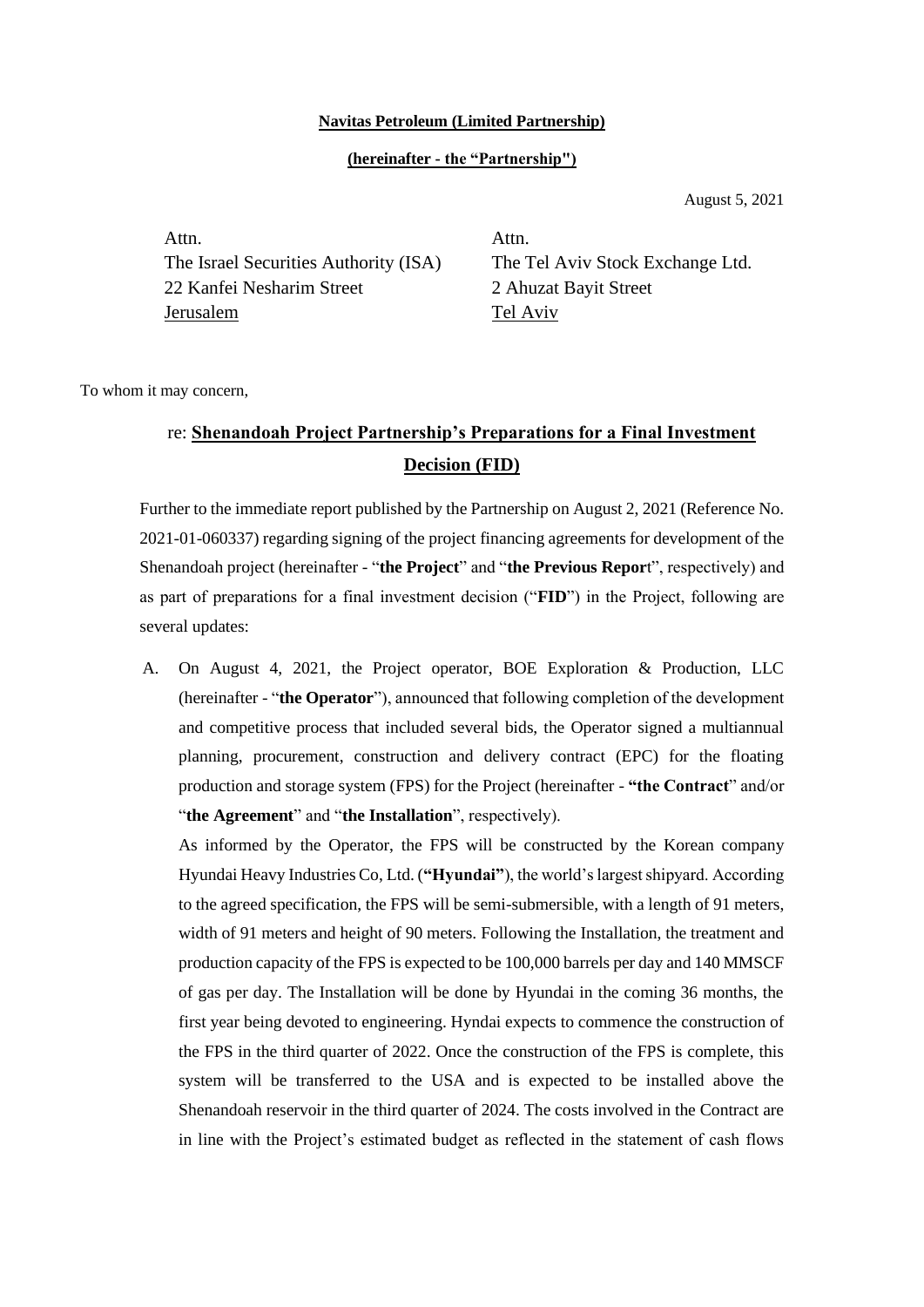published by the Partnership in the Periodic Report for 2020, on March 26, 2021 (Reference No. 2021-01-048372).

The Operator further advised that Hyundai has recently completed the construction of an FPS for the Kings Quay project in the Gulf of Mexico, which has similar characteristics to the FPS required for the Shenandoah Project, and that the construction that FPS was completed on time. Hyundai was elected as the contractor of the FPS while weighting its price quote in the competitive process, its compliance with schedules and a high safety level, and its agreement to defer a certain part of the expected payments.

It should be noted that signing of the FPS Agreement constitutes compliance with milestones of the binding work schedule, under which the SOP ("**Suspension of Production**") was granted and constitutes fulfillment of one of the conditions for financial closure of the Project financing.

B. On August 4, 2021, the Project Partnership<sup>1</sup> informed the Partnership of an offer received by BOE II from a company operating in the oil and gas sector in the Gulf of Mexico in the USA, and supported by a leading, renowned investment fund specializing in the oil and gas sector in the USA (hereinafter - "**the New Partner**") to acquire 20% of the rights in the Project, in a transaction that is expected to be signed before the FID is made.

The transaction in a plan that includes several transactions and constitutes part of the FID process. Following closure of the proposed transactions, if closed, the holding rates in the Project will be as follows: ShenHai<sup>2</sup> - 49%; Beacon - 31%; the New Partner - 20% ("the **Transaction**").

The above Transaction plan also includes the sale of percentages of ShenHai's holdings in the Project, and is therefore subject to the Partnership's consent.

As proposed, ShenHai's rights will be transferred under the same terms and conditions as those specified in the Agreement Letter (as defined in section 2.5 of the Previous Report). As part of the Transaction, the terms of the Agreement Letter will be changed so that the first closing date (as defined in Section 2, Part B of the Previous Report) will be canceled, the second closing date will be postponed to November 12, 2021, and the percentages to be deposited in trust, and which will be transferable on that date, will be decreased to 12%.

Closing of the Transaction is subject partly to the FID.

The Partnership is examining the Transaction under the presented plan, with attention to the enormous benefit of adding a strong partner to the Project, which will have a significant holding therein, without significantly diluting ShenHai's holdings in the

<sup>1</sup>BOE II Shen, LLC holds 30.95% of the rights in the Project ("**BOE II**") and Beacon Offshore Energy Development LLC holds 15.95% of the Project ("**Beacon**"). <sup>2</sup>ShenHai, LLC is a wholly-owned subsidiary (indirect) of the Partnership (above and hereinafter - "**ShenHai**").